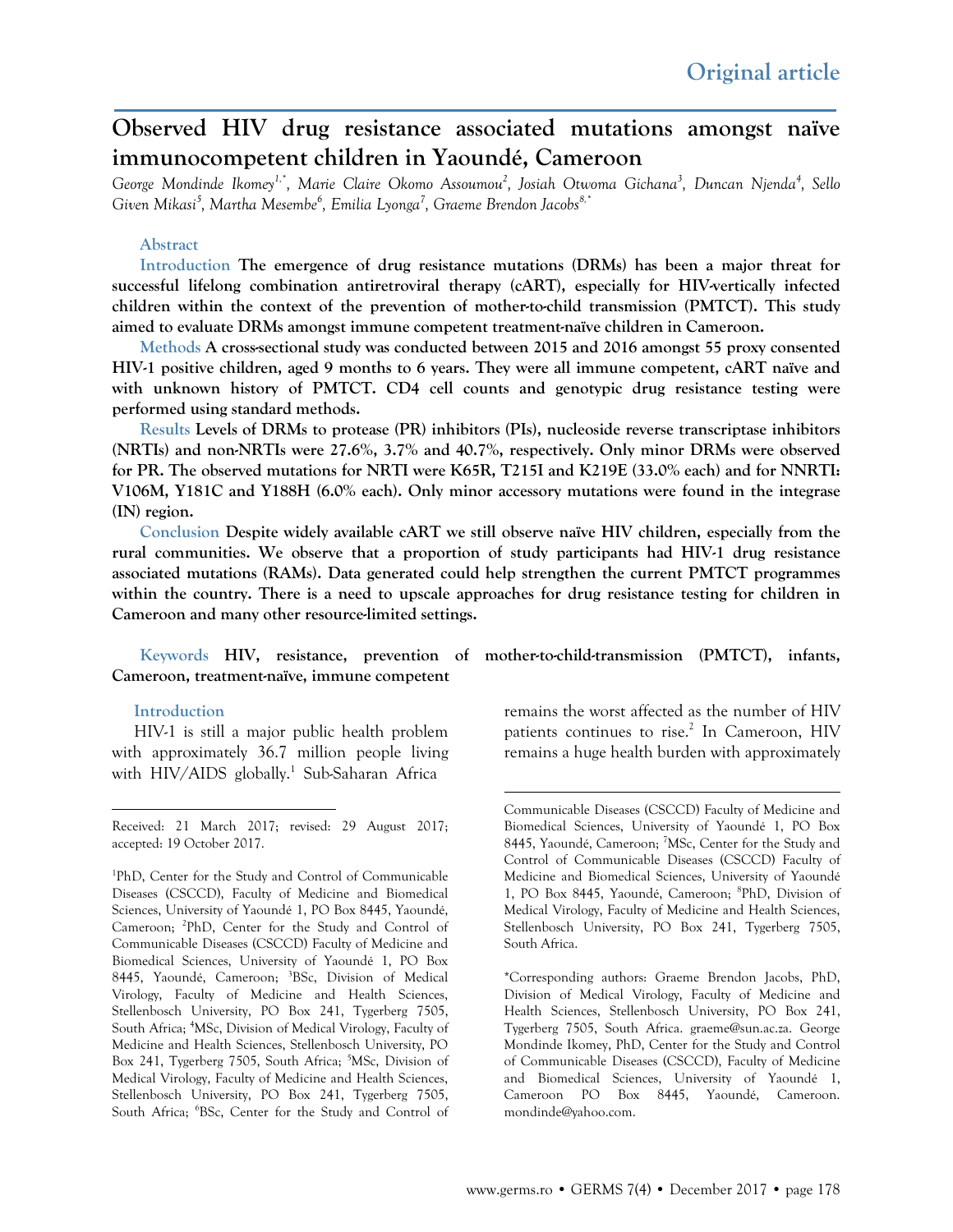600,000 to 720,000 infected adults and 53,000 to 63,000 infected children of 0-14 years.<sup>3,4</sup> The introduction of combination antiretroviral therapy (cART) has seen a considerable reduction of the pandemic globally. In 2016, 19.5 million people were able to access cART (UNAIDS, 2017) – approximately a 19% increase from 15.8 million in June 2015, attaining the global treatment goal of 15 million people on cART by  $2015<sup>3</sup>$  More coverage is ongoing, especially with the rolling-out of programmes like prevention of mother-to-child transmission (PMTCT) and the 90-90-90 concept by the United Nations (UN) program on HIV/AIDS that started in 2013 focusing on the "Sustainable Development Goals" of ending the AIDS pandemic by 2030.<sup>3</sup> Despite these commendable efforts by the global community, the emergence of resistance to cART is a serious threat for the overall success of HIV treatment and this requires continued surveillance. In Cameroon, the HIV-1 drug resistance rates stand at approximately 3.6% for children as reported by the Cameroon national AIDS committee (2016). <sup>5</sup> The implementation of cART, especially in pregnant women and young infected children, has shown a notable reduction in the disease. $5$  Unfortunately, epidemiological data generated on the pediatric HIV population on cART in Cameroon are limited. Cameroon follows the WHO recommendation for cART, with the first-line treatment regimen of two nucleoside reverse transcriptase inhibitors (NRTI), mainly tenofovir (TDF) or zidovudine (AZT) and lamivudine (3TC), and one nonnucleoside reverse transcriptase inhibitor (NNRTI), either efavirenz (EFV) or nevirapine (NVP). At the time of cART initiation the following recommendations were given for children under the age of 3 and under 10 kg: either AZT, stavudine (d4T) or abacavir (ABC), with either EFV or NVP as NNRTI. From 2006, the threshold of CD4 cell percentage levels for severe immunodeficiency was less than 25% for infants 11 months or less, less than 20% for

Article downloaded fro[m www.germs.ro](http://www.germs.ro/) Published December 2017 © GERMS 2017 ISSN 2248 – 2997 ISSN – L = 2248 – 2997

children aged 12 to 35 months, and less than 15% for children 3 years or older. Pre-treatment viral load was not mandated prior to cART initiation.

There has been substantial progress in the implementation of the simplified WHO approach, since the cART services have been decentralized.<sup>6</sup> According to reports gathered from stakeholders like The Joint United Nations Programme on HIV/AIDS (UNAIDS), the United States Centers for Disease Control and Prevention (CDC), together with the Cameroon government, there are about 585 PMTCT clinics across various regions in Cameroon.<sup>3</sup> Despite the huge success and availability of cART, it leads to an increased prevalence of HIV drug-resistant strains. It is often difficult to study the prevalence of HIV resistance associated mutations (RAMs) in resource limited settings, such as the conditions found in Cameroon. This is further fueled by insufficient patient adherence to treatment or incomplete suppression of viral replication during treatment, potentially associating the emergence of drug-resistant viruses.6 There are limited centers in Cameroon performing HIV-1 resistance testing and these are found at the major research laboratories in the main cities of Yaoundé and Douala. Diagnostic resistance testing remains too expensive to implement despite government efforts to subsidize. The aim of this study was to investigate the HIV resistance patterns from an infant population from rural and urban surroundings of Yaoundé, Cameroon.

#### **Methods**

#### **Ethics statement**

Ethical clearances were obtained from the Cameroon National Ethical Committee and the Health Research Ethics Committee at Stellenbosch University with reference numbers 049/CNE/SE/2015 and N14/10/130, respectively. A formal study agreement has been signed by the two centers to conduct joint research.

## **Study design and procedures**

In a cross-sectional study conducted between 2015-2016, 55 HIV-1 positive naïve and treated children were recruited from The Chantal Biya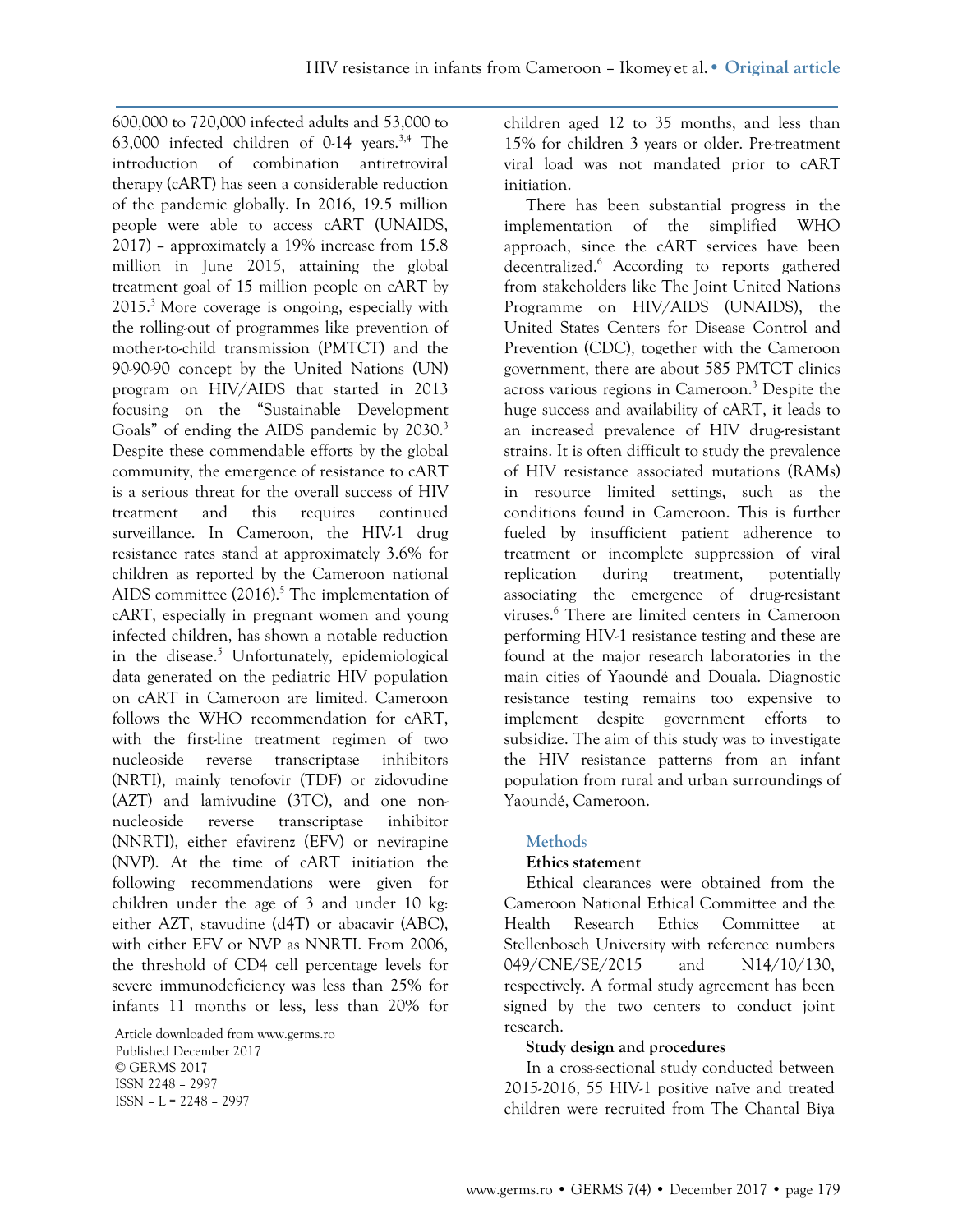Foundation Hospital and other health institutions around Yaoundé (Figure 1). Two main reasons hampered the enrollment process for this particular study. First, the majority of the babies were under critical clinical observation and most caregivers refused to participate in the study. Second, most infants admitted to the different hospitals had a recorded history of severe anemia and were excluded. For the patients who were included, a proxy consent form was obtained from the caregivers, which was generated using a standard designed questionnaire and included all the necessary demographic data. The majority of the caregivers lived in rural settings where health facilities are limited. We collected 3 mL of venous whole blood under standard conditions in EDTA anticoagulated tubes.

(CSCCD), University of Yaoundé I, Cameroon, and the Division of Medical Virology, Stellenbosch University, South Africa.

### **HIV screening**

HIV serology status was confirmed based on the Cameroon national algorithms, which involves the use of two HIV rapid diagnostic tests and a confirmation with a p24 antigen/antibody detection ELISA kit. The Alere Determine™ HIV-1/2 (Abbott Laboratories, Abbott Park, Illinois, USA) and the SD Bioline HIV 1/2 version 3.0 (Standard Diagnostics, Inc., Kyonggi-do, Korea) were used with an ELISA antigen antibody kit (Integral Enzygnost ELISA kits, Siemens, Paris, France). All tests were performed following the manufacturer's guidelines.



**Figure 1. A map of the different health districts around Yaoundé, Cameroon.** The samples were obtained from the 5 different health districts surrounding the CSCCD and the University of Yaoundé I, Cameroon. The map was created with scribble maps [\(www.scribblemaps.com\)](http://www.scribblemaps.com/).

#### **Analysis sites**

Samples were analyzed at the Immunovirology laboratory of the Center for the Study and Control of Communicable Diseases

#### **HIV viral load determination**

The RT-PCR Amplicor 1.5 commercial viral load kit was used to determine the patients' plasma HIV viral load (Roche Diagnostic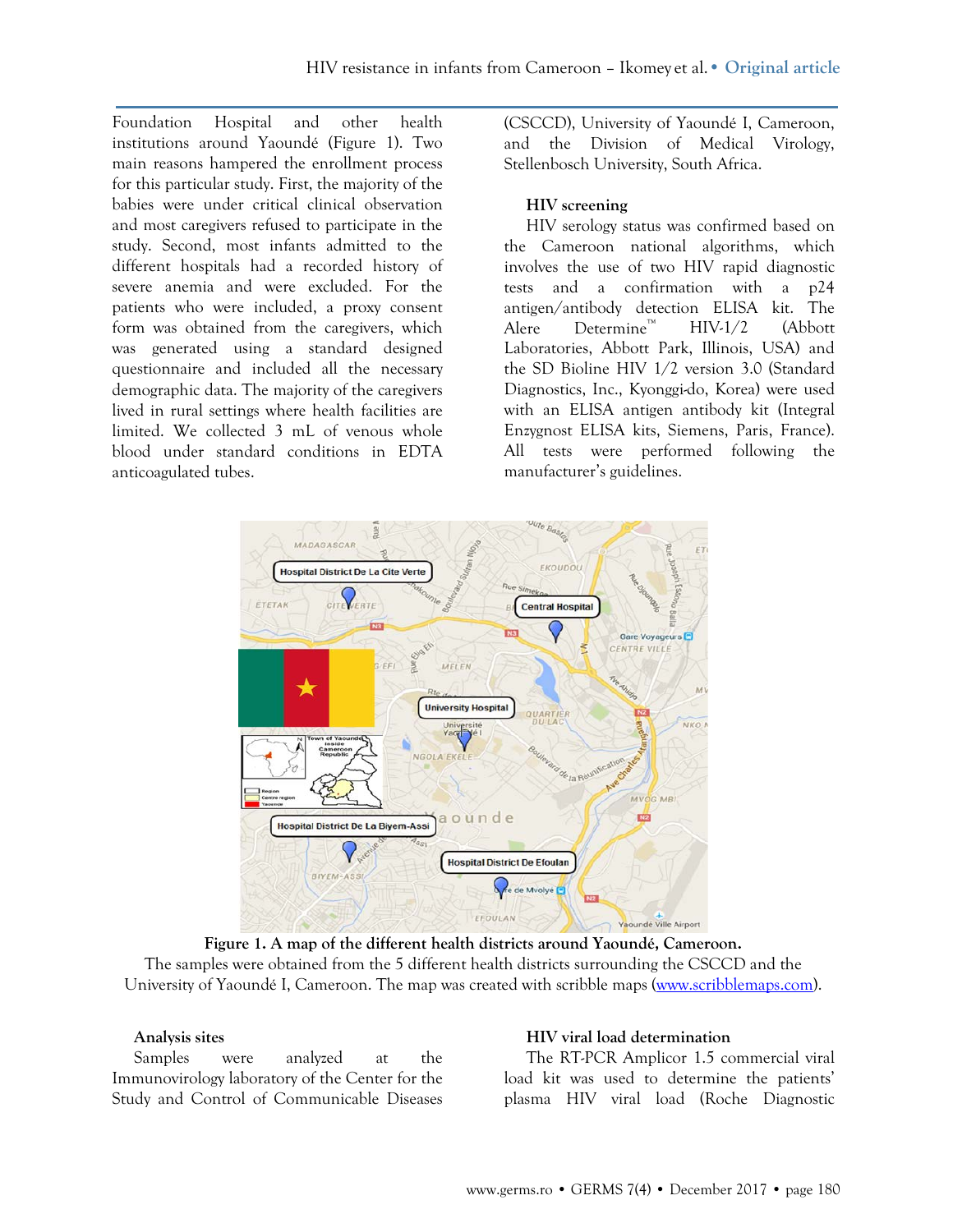Systems, Pleasanton, California, USA). The assay was performed with a prepared master mix containing oligonucleotide primers specific to regions of the HIV-1 *gag* genes with upstream sense primers of Sk145 (5<sup>'</sup>-ACTGGGGGGACATCAACCACCCATGCA AT-3′) and the downstream antisense of SKCC1B (5'-TACTAGTAGTTCCTGCTATGTCACTTCC-3′) (HXB2 position 1359-1513). The minimum detection limit of the kits was  $1.67 \log_{10}$  or less than 40 copies/mL.

### **Determination of CD4+ cell counts and percentages**

Fifty µL of whole blood collected in EDTA tubes were used for CD4 absolute and percentage counts. This was based on the principle of immunophenotyping using an automated Fluorescence Activated Cell Sorting (FACS) Count Analyzer with the BD FACSCount tri CD4/CD8/CD3 reagent kit (BD Biosciences, San Jose, California, USA). Samples, including quality controls, were analyzed based on the manufacturers' guidelines.

## **HIV resistance testing**

HIV-1 resistance testing was done as previously described.<sup>7,8</sup> Briefly, viral RNA was extracted using the Qiagen Viral RNA extraction kit using the manufacturer's instructions (Qiagen, Hilden, Germany). A one-step RT-PCR reaction was performed with the SuperScript® III One-Step RT-PCR System with Platinum®Taq DNA Polymerase kit (Invitrogen, USA), followed by a second round PCR with GoTaq DNA polymerase (Promega, Wisconsin, USA). We amplified a 507 bp region of the HIV-1 protease (PR) (HXB2 position 2136-2650) and a 798 bp region of the reverse transcriptase (RT) (HXB2 position 2530-3334). We also amplified a small 250 bp fragment of the HIV integrase (IN) with the Unipol primers (HXB2 position 4025- 4275). The primers were previously designed to ensure the PCR amplification and detection of the majority of HIV variants found in Cameroon.9 All PCR products were sequenced using the BigDye™ Terminator Cycle Sequencing Ready Reaction Kit and analyzed on

an ABI Prism 3130 automated DNA sequencer (Applied Biosystems, Foster City, California, USA). Overlapping DNA fragments were assembled using Sequencer version 5.1 (Gene Codes Corporation, Ann Arbor, Michigan, USA) using the default parameter settings, with sequence quality above 75.0%. The sequences were characterized for RAMs according to the Stanford University HIV Genotypic Resistance Interpretation Algorithm version 8.3 [\(https://hivdb.stanford.edu/\)](https://hivdb.stanford.edu/).

### **Statistical analyses**

Data for the study were collected in an Excel sheet and analyzed using the Graph Pad Prism 5.0 software programme. The CD4 percentages were evaluated using Fisher's exact test. For the baseline characteristics and variables of gender and sex we applied the Chi-squared test.

### **Results**

### **Demographic information**

Of the 55 children recruited, 32 (58.0%) were females and 23 (42.0%) were males. Their ages ranged from 9 months to 6 years, with the mean age of 2.5 years old. Most mothers (34; 62.0%) were naïve to cART, while 21 (38.0%) were exposed to cART during their pregnancy. The demographic data are summarized in Table 1.

#### **Table 1. Clinical and demographic information**

| Number of<br>patients<br>$(n=55)$ | Female: 32 (58%)<br>Male: 23 (42%) |
|-----------------------------------|------------------------------------|
|                                   | Youngest: 9 months                 |
| Age                               | Eldest: 6 years                    |
|                                   | Mean: 2.5 years                    |
|                                   | Rural: 41 (74%)                    |
| Settings                          | Urban: 14 (26%)                    |
|                                   | cART naïve mothers: 34 (62%)       |
| Treatment                         | cART exposed pregnant mothers: 21  |
|                                   | (38%)                              |
|                                   | Lowest: 15% (500 cells/cmm)        |
| CD4 cell                          | Highest: 44% (2000 cells/cmm)      |
| count                             | Mean: 958 cells/cmm                |
|                                   | Lowest: $4.6 \log_{10}$            |
| Viral load                        | Highest: $5.87 \log_{10}$          |
|                                   | Mean: 4.40 log10                   |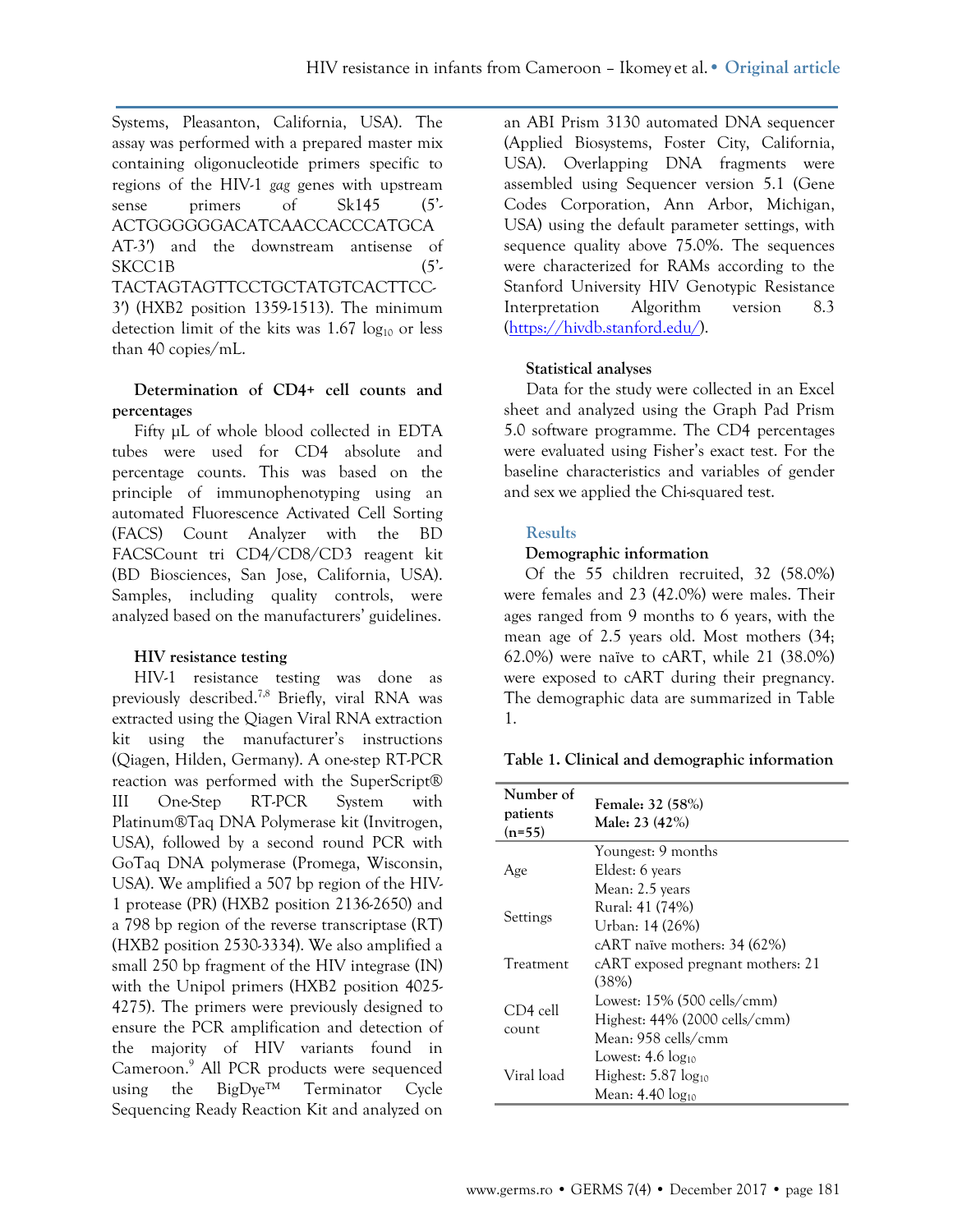#### **CD4 cell count and viral load**

CD4 percentages and absolute counts ranged between 30% and 44.0% (median 33.0%, 500- 2000 cells/cmm with a mean of 957), respectively. All patients were considered immunocompetent based on the CDC immune category classification system. The HIV-1 plasma RNA viral loads ranged between 4.6 and 5.87  $log_{10}$  or (23,000 to 150,000) copies per milliliter with a median of 4.96.

#### **PCR amplification and sequencing**

We amplified and successfully sequenced 37/55 (67.3%) of our cohort samples for at least one of the HIV fragments analyzed. For the PR we could sequence 29 (52.7%) fragments, for the RT 27 (49.1%) and for the integrase (IN) 28 (50.9%). This was most likely due to the high HIV genetic variability found in the region, as all the major HIV groups and subtypes are found in the region.

#### **HIV-1 resistance associated mutations**

The observed numbers of RAMs against PI, NRTI and NNRTI are listed in Table 2.

|                       | Number<br>$\alpha$<br>samples<br>analyzed | Number<br>of samples<br>with<br><b>RAMS</b> | Percentage |  |  |  |
|-----------------------|-------------------------------------------|---------------------------------------------|------------|--|--|--|
| Major<br><b>NRTI</b>  | 27                                        | 1                                           | 3.7%       |  |  |  |
| Major<br><b>NNRTI</b> | 27                                        | 11                                          | 40.7%      |  |  |  |
| Minor PI              | 29                                        |                                             | 27.6%      |  |  |  |

| Table 2. Observed RAMs found in the study |  |  |  |
|-------------------------------------------|--|--|--|
|                                           |  |  |  |

**NRTI** – nucleoside reverse transcriptase inhibitors; **NNRTI** – non-nucleoside reverse transcriptase inhibitors; **PI** – protease inhibitors; **RAM** – resistance associated mutations.

We noticed no major PR RAMs in the 29 sequences examined. We detected minor PI RAMs in 8 sequences. L10I, observed in 4/29

sequences (20.7%), is a polymorphic accessory mutation, while K20I, observed in 20/29 sequences (62.1%) is the consensus amino acid in subtype G and CRF02\_AG. Other minor mutations observed include: L10V (n=2; 6.9%), K20M (n=1; 3.5%) and G48R (n=1; 3.5%). For the 27 RT sequences evaluated we observed NNRTI resistance associated mutations in 11 of the 27 sequences (40.7%). These include the mutations V106M, Y181C and Y188H. The V106M mutation indicates high-level resistance to NVP and EFV, Y181C indicates reduced susceptibility to NVP, ETR, RPV and EFV, while Y188H indicates reduced susceptibility to NVP and EFV. One patient had multiple major NNRT and NRTI RAMs (Table 3). The NRTI mutations observed for this patient were K65R, T215I and K219E. The K65R mutation indicates high-level resistance to TDF, DDI and D4T, but low to intermediate-level resistance to 3TC and FTC. The T215I mutation indicates intermediate to high-level resistance to AZT and D4T, with low-level resistance to ABC, DDI and TDF. The K219E mutation, with accessory thymidine analogues mutations (TAMs), is associated with reduced susceptibility to AZT and possibly to D4T. These mutations indicate that this strain is highly resistant to all current classes of NRTI and NNRTI drugs.

#### **Discussion**

In this study we assessed the HIV resistance patterns from a cohort of 55 treatment naïve infected infants from Yaoundé, Cameroon. The majority of the study participants resided in rural areas, where much less attention is given to HIV/AIDS infections and healthcare. Most of the children had CD4% and absolute values within the therapeutic normal range, namely  $>30\%$  and  $>500$  copies/mL.<sup>3</sup> The value confers their immune-competent status as outlined in the WHO and CDC treatment guideline for HIV immunological staging.

In this study, levels of DRMs to PIs, NRTIs and NNRTIs were 27.6%, 3.7% and 40.7%, respectively. This includes one infant who had RAMs against multiple drugs. In a previous study in Cameroon Fokam et al. (2011) showed low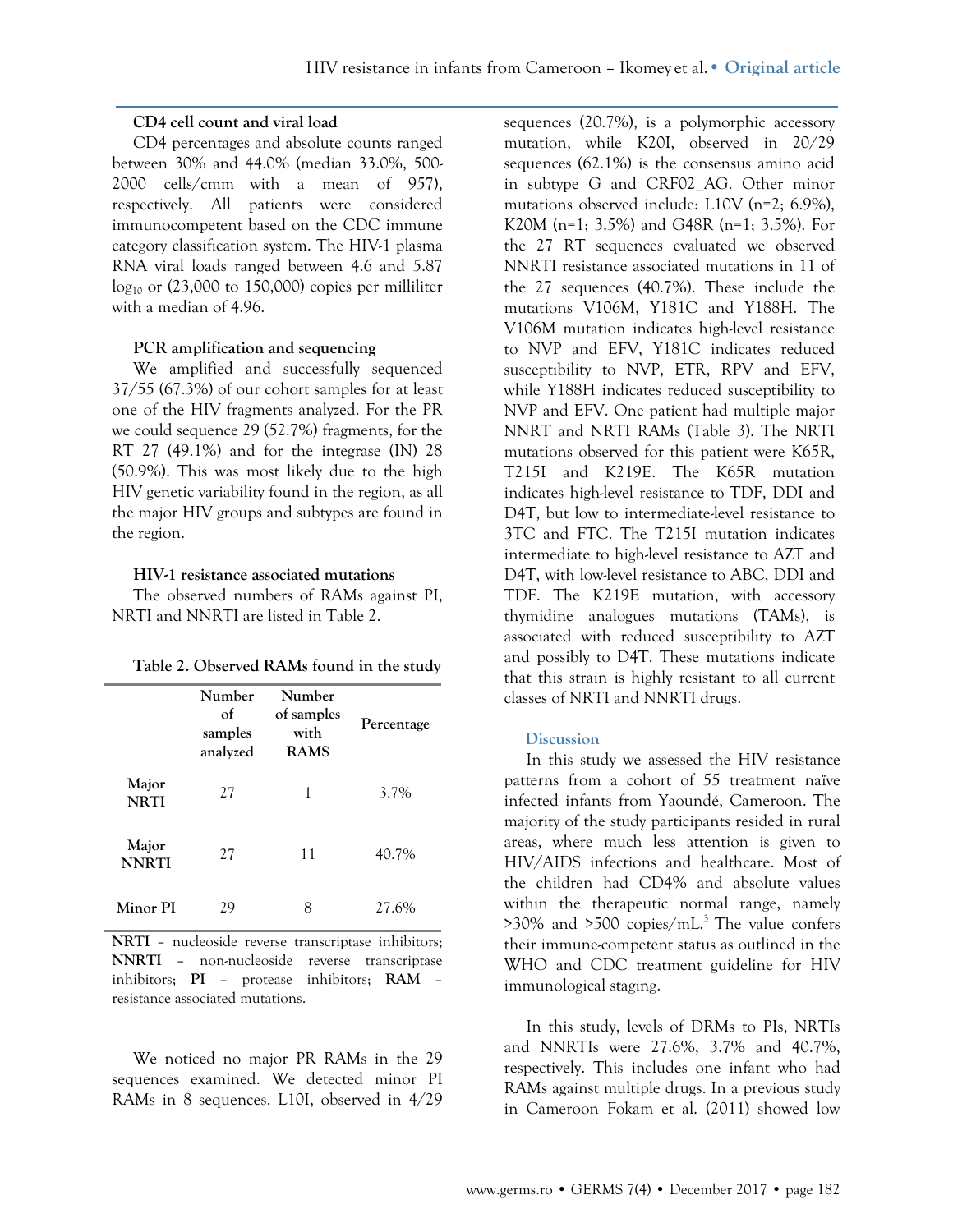| <b>NRTI</b>        | Comments                                                                                                                                                                                                                                                 |
|--------------------|----------------------------------------------------------------------------------------------------------------------------------------------------------------------------------------------------------------------------------------------------------|
| K65R               | High-level resistance to TDF, ddI, ABC and d4T. Low to intermediate-level resistance to 3TC and FTC.                                                                                                                                                     |
| T <sub>2</sub> 15I | Intermediate to high-level resistance to AZT and d4T. Low-level resistance to ABC, ddI and TDF.                                                                                                                                                          |
| K219E              | K219Q/E are accessory TAMs associated with reduced susceptibility to AZT and possibly d4T.                                                                                                                                                               |
| <b>NNRTI</b>       |                                                                                                                                                                                                                                                          |
| V106M              | High-level resistance to NVP and EFV.                                                                                                                                                                                                                    |
| Y181C              | Reduces susceptibility to NVP, ETR, RPV, and EFV.                                                                                                                                                                                                        |
| Y188H              | Causes reduced susceptibility to NVP and EFV.                                                                                                                                                                                                            |
| $\sqrt{2}$         | $\pm$ $\sqrt{2}$ and $\pm$ 1.1 $\pm$ 1.1 $\pm$ 1.1 $\pm$ 1.1 $\pm$ 1.1 $\pm$ 1.1 $\pm$ 1.1 $\pm$ 1.1 $\pm$ 1.1 $\pm$ 1.1 $\pm$ 1.1 $\pm$ 1.1 $\pm$ 1.1 $\pm$ 1.1 $\pm$ 1.1 $\pm$ 1.1 $\pm$ 1.1 $\pm$ 1.1 $\pm$ 1.1 $\pm$ 1.1 $\pm$ 1.1 $\pm$ 1.1 $\pm$ 1 |

**Table 3. Observed resistance associated mutations for one patient in the study (multiple resistance associated mutations against NRTIs and NNRTIs).**

**ABC** – abacavir; **AZT** – zidovudine; **d4t** – stavudine; **ddI** – didanosine; **EFV** – efavirenz; **FTC** – emtricitabine; **NRTI** – nucleoside reverse transcriptase inhibitors; **NNRTI** – non-nucleoside reverse transcriptase inhibitors; **NVP** – nevirapine; **PI** – protease inhibitors; **RAM** – resistance associated mutation; **RPV** – rilpivirine; **TAMs** – thymidine analog mutations; **TDF** – tenofovir disoproxil fumarate; **3TC** – lamivudine.

levels of HIV drug resistance in therapy naïve pediatric patients (4.9%), but high levels in patients failing first-line cART  $(90\%)$ .<sup>10</sup> Similarly, Ceccarelli et al. (2012) showed a RAM prevalence rate of 8.2% in therapy naïve children from Yaoundé, Cameroon.<sup>11</sup> In other previous studies done in Cameroon on therapy naïve adult patients a prevalence between 4% and 8% was observed for both NRTI and NNRTIs.12,13,14 These studies suggest that resistance testing should become part of routine HIV diagnostics. There is a need to standardize resistance testing protocols, especially where there is a high endemic genetic diversity of HIV. Access to genotyping and resistance testing has been hampered by high cost and absence of technology, especially in the rural regions. The assays and data gained can help manage HIV patients failing cART by providing baseline knowledge on the RAMs.<sup>15</sup> We recommend that an HIV resistance test be given before initiating cART and that patients, especially infants have routine clinical testing to ensure the maximum efficiency of cART. Implementing resistance testing will also help avoid extra costs that may incur. Second-line therapy is already considered more expensive, and ineffective treatment can lead to additional morbidity with opportunistic infections, which may also become expensive to treat.<sup>16,17</sup>

Another major concern is the high number of infants still being born HIV positive from exposed mothers, even though widespread PMTCT programmes have been implemented in

the country, as recommended by the WHO (2015).1 To minimize HIV transmission, PMTCT programmes need to be improved. Access to clinics and healthcare facilities remain difficult and many HIV positive patients are too easily lost to follow-up.5,18 Thus, infrastructure and access to facilities in rural Cameroon need to be improved. As yet, there are no core facilities to perform basic viral load testing, which is only done at major centers. The current estimates show that over a million children will still require cART by  $2020.^{19}$  The WHO programmes should be robustly implemented, as they look to support regimens that are more simplified, less toxic, have higher genetic barriers and would ultimately require less clinical monitoring for each patient, while maintaining therapeutic efficacy.<sup>19</sup>

The study limitations include the relatively small size of the study cohort, which was especially due to the diagnosis and treatment approach. The lack of follow-up and treatment and adherence data from the mothers is also a notable concern.

#### **Conclusions**

The observed drug RAMs in treatment naïve infants in our study raise concerns on the availability and effectiveness of the current treatment programmes. There is a need to have improved, cost effective HIV diagnostic and resistance assays for the region. The data generated from this study would help to strengthen HIV monitoring and resistance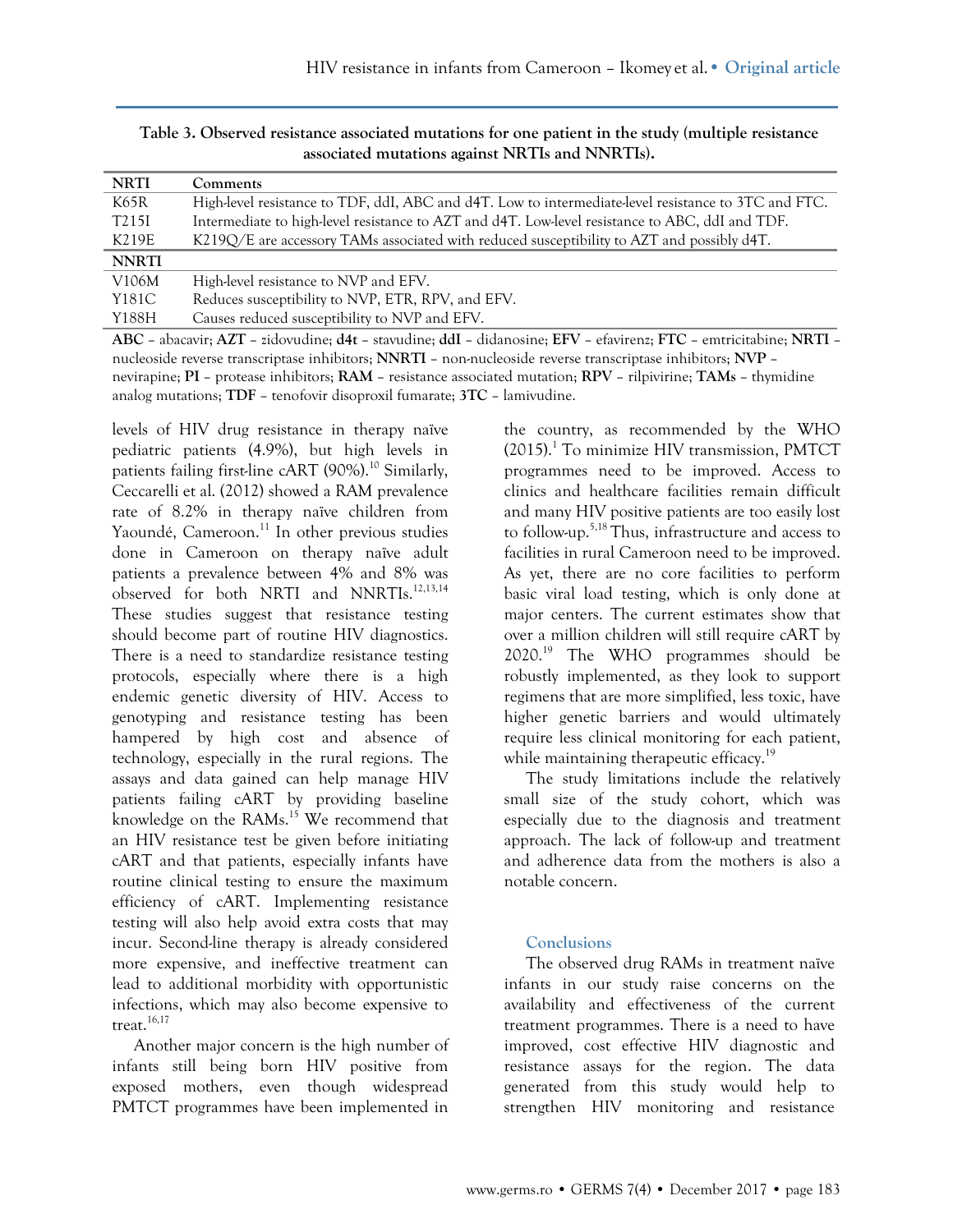testing in Cameroon and many other sub-Saharan African Countries.

**Authors' contributions statement:** GMI and GBJ: design study concept, interpretation of results, initial draft of the manuscript. JOG, DN, SGM: analyze samples, interpretation of results and editing of the manuscript. OA: contributed in drafting the manuscript. MM, EL: participated in patient recruitment and editing of the manuscript. All authors read and approved the final version of the manuscript.

**Conflicts of interest:** All authors – none to disclose.

**Funding:** We thank the National Research Foundation (NRF) of South Africa, the Harry Crossley Foundation, the HIVTrust (United Kingdom) and the Intra-ACP Mobility Programme/P4HPT (Partnering for Health Professionals Training in African Universities) for funding the study.

**Acknowledgement:** We thank the director and staff of the Chantal Biya Foundation Reference Hospital Cameroon where the samples were collected. We thank Professor Susan Engelbrecht and Dr. Joseph Fokam for valuable advice during the study.

#### **References**

- 1. World Health Organization (WHO). Cameroon country report. 2015. Accessed on: 17 March 2017. Available at: [http://www.who.int/countries/cmr/en/.](http://www.who.int/countries/cmr/en/)
- 2. Budambula V, Musumba FO, Webale MK, et al. HIV-1 protease inhibitor drug resistance in Kenyan antiretroviral treatment-naive and -experienced injection drug users and non-drug users. AIDS Res Ther 2015; 12:27. [\[Crossref\]](https://doi.org/10.1186/s12981-015-0070-y) [\[PubMed\]](http://www.ncbi.nlm.nih.gov/pubmed/26279669) [\[FullText\]](http://www.ncbi.nlm.nih.gov/pmc/articles/PMC4537595)
- 3. UNAIDS/WHO working group on global HIV/AIDS & STD surveillance. 2013/2015. AIDS epidemic update. Geneva, Switzerland: UNAIDS; 2015.
- 4. Takow SE, Atashili J, Enow-Tanjong R, et al. Time for Option B+? Prevalence and characteristics of HIV infection among attendees of 2 antenatal clinics in Buea, Cameroon. J Int Assoc Provid AIDS Care 2015;14:77- 81. [\[Crossref\]](https://doi.org/10.1177/2325957413510607) [\[PubMed\]](http://www.ncbi.nlm.nih.gov/pubmed/24309753)
- 5. Billong SC, Fokam J, Aghokeng AF, et al. Populationbased monitoring of emerging HIV-1 drug resistance on antiretroviral therapy and associated factors in a sentinel site in Cameroon: low levels of resistance but poor programmatic performance PLoS One 2013;8:e72680. [\[Crossref\]](https://doi.org/10.1371/journal.pone.0072680) [\[PubMed\]](http://www.ncbi.nlm.nih.gov/pubmed/23991142) [\[FullText\]](http://www.ncbi.nlm.nih.gov/pmc/articles/PMC3753336)
- 6. Aghokeng AF, Kouanfack C, Eymard-Duvernay S, et al. Virological outcome and patterns of HIV-1 drug resistance in patients with 36 months' antiretroviral therapy experience in Cameroon. J Int AIDS Soc 2013;16:18004. [\[Crossref\]](https://doi.org/10.7448/IAS.16.1.18004) [\[PubMed\]](http://www.ncbi.nlm.nih.gov/pubmed/23374858) [\[FullText\]](http://www.ncbi.nlm.nih.gov/pmc/articles/PMC3562358)
- 7. Jacobs GB, Loxton AG, Laten A, Robson B, van Rensburg EJ, Engelbrecht S. Emergence and diversity of different HIV-1 subtypes in South Africa, 2000-2001. J Med Virol 2009;81:1852-9. [\[Crossref\]](https://doi.org/10.1002/jmv.21609) [\[PubMed\]](http://www.ncbi.nlm.nih.gov/pubmed/19774685)
- 8. Plantier JC, Dachraoui R, Lemée V, et al. HIV-1 resistance genotyping on dried serum spots. AIDS 2005;19:391-7. [\[Crossref\]](https://doi.org/10.1097/01.aids.0000161768.98534.e7) [\[PubMed\]](http://www.ncbi.nlm.nih.gov/pubmed/15750392)
- 9. Miura T, Sakuragi JI, Kawamura M, et al. Establishment of a phylogenetic survey system for AIDS-related lentiviruses and demonstration of a new HIV-2 subgroup. AIDS 1990;4:1257-61. [\[Crossref\]](https://doi.org/10.1097/00002030-199012000-00012) [\[PubMed\]](http://www.ncbi.nlm.nih.gov/pubmed/1965125)
- 10. Fokam J, Salpini R, Santoro MM, et al. Drug resistance among drug-naive and first-line antiretroviral treatmentfailing children in Cameroon. Pediatr Infect Dis J 2011;30:1062-8. [\[Crossref\]](https://doi.org/10.1097/INF.0b013e31822db54c) [\[PubMed\]](http://www.ncbi.nlm.nih.gov/pubmed/21817951)
- 11. Ceccarelli L, Salpini R, Moudourou S, et al. Characterization of drug resistance mutations in naïve and ART-treated patients infected with HIV-1 in Yaounde, Cameroon. J Med Virol 2012;84:721-7. [\[Crossref\]](https://doi.org/10.1002/jmv.23244) [\[PubMed\]](http://www.ncbi.nlm.nih.gov/pubmed/22431019)
- 12. Ndembi N, Abraha A, Pilch H, et al. Molecular characterization of human immunodeficiency virus type 1 (HIV-1) and HIV-2 in Yaounde, Cameroon: evidence of major drug resistance mutations in newly diagnosed patients infected with subtypes other than subtype B. J Clin Microbiol 2008;46:177-84. [\[Crossref\]](https://doi.org/10.1128/JCM.00428-07) [\[PubMed\]](http://www.ncbi.nlm.nih.gov/pubmed/17855574)  [\[FullText\]](http://www.ncbi.nlm.nih.gov/pmc/articles/PMC2224252)
- 13. Aghokeng AF, Vergne L, Mpoudi-Ngole E, et al. Evaluation of transmitted HIV drug resistance among recently-infected antenatal clinic attendees in four Central African countries. Antivir Ther 2009;14:401-11. [\[PubMed\]](http://www.ncbi.nlm.nih.gov/pubmed/19474474)
- 14. Agyingi L, Mayr LM, Kinge T, et al. The evolution of HIV-1 group M genetic variability in Southern Cameroon is characterized by several emerging recombinant forms of CRF02\_AG and viruses with drug resistance mutations. J Med Virol 2014;86:385-93. [\[Crossref\]](https://doi.org/10.1002/jmv.23846) [\[PubMed\]](http://www.ncbi.nlm.nih.gov/pubmed/24248638) [\[FullText\]](http://www.ncbi.nlm.nih.gov/pmc/articles/PMC4011137)
- 15. Fokam J, Billong SC, Bissek AC, et al. Declining trends in early warning indicators for HIV drug resistance in Cameroon from 2008-2010: lessons and challenges for low-resource settings. BMC Public Health 2013;13:308. [\[Crossref\]](https://doi.org/10.1186/1471-2458-13-308) [\[PubMed\]](http://www.ncbi.nlm.nih.gov/pubmed/23565992) [\[FullText\]](http://www.ncbi.nlm.nih.gov/pmc/articles/PMC3627634)
- 16. Lessells RJ, Avalos A, de Oliveira T. Implementing HIV-1 genotypic resistance testing in antiretroviral therapy programs in Africa: needs, opportunities, and challenges. AIDS Rev 2013;15:221-9. [\[PubMed\]](http://www.ncbi.nlm.nih.gov/pubmed/24322382) [\[FullText\]](http://www.ncbi.nlm.nih.gov/pmc/articles/PMC3951902)
- 17. Levison JH, Wood R, Scott CA, et al. The clinical and economic impact of genotype testing at first-line antiretroviral therapy failure for HIV-infected patients in South Africa. Clin Infect Dis 2013;56:587-97. [\[Crossref\]](https://doi.org/10.1093/cid/cis887)  [\[PubMed\]](http://www.ncbi.nlm.nih.gov/pubmed/23087386) [\[FullText\]](http://www.ncbi.nlm.nih.gov/pmc/articles/PMC3552524)
- 18. Fokam J, Billong SC, Bissek AC, et al. Declining trends in early warning indicators for HIV drug resistance in Cameroon from 2008-2010: lessons and challenges for low-resource settings. BMC Public Health 2013;13:308. [\[Crossref\]](https://doi.org/10.1186/1471-2458-13-308) [\[PubMed\]](http://www.ncbi.nlm.nih.gov/pubmed/23565992) [\[FullText\]](http://www.ncbi.nlm.nih.gov/pmc/articles/PMC3627634)